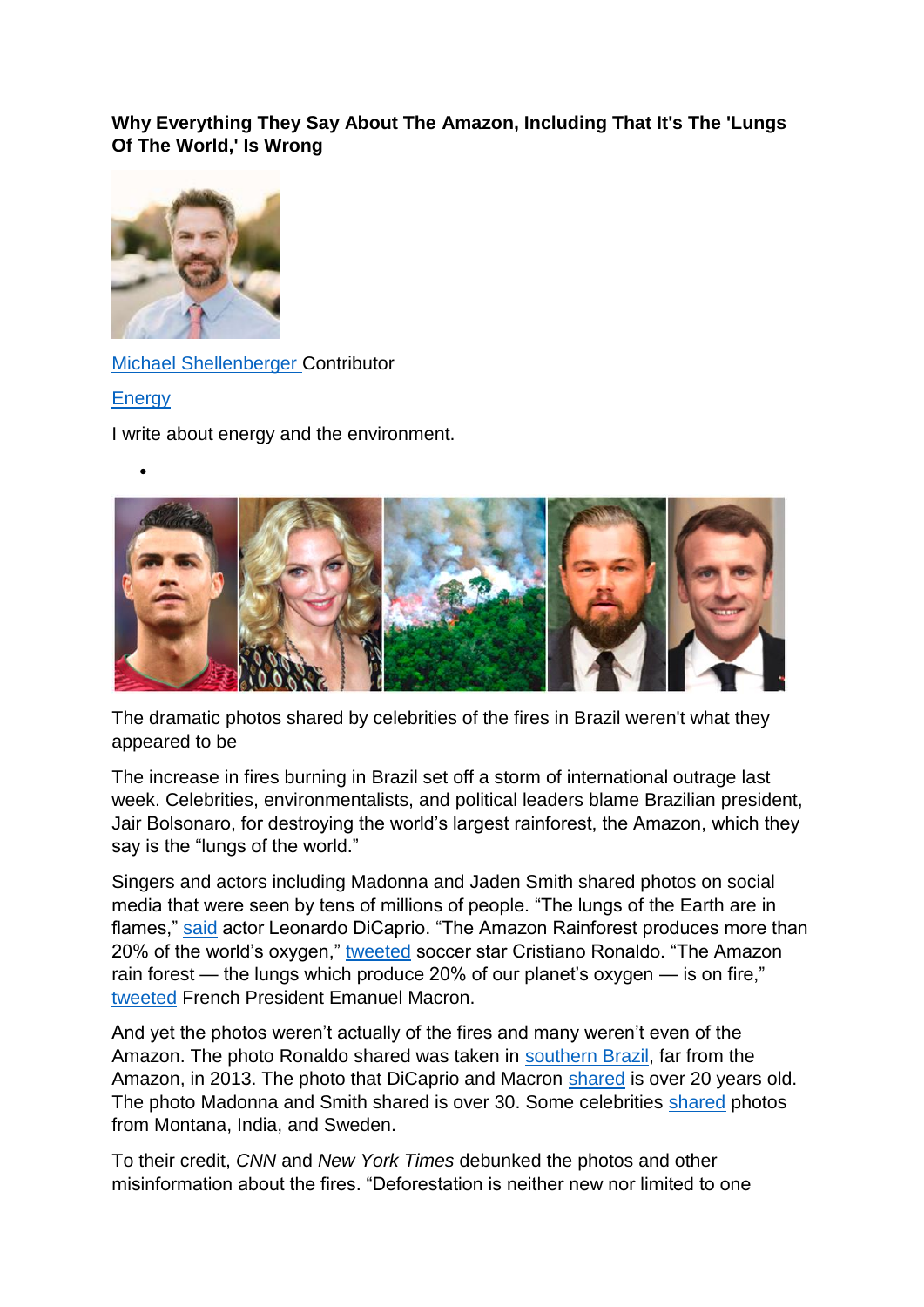nation," [explained](https://www.cnn.com/2019/08/23/americas/amazon-wildfires-411/index.html) *CNN*. "These fires were not caused by climate change," [noted](https://www.nytimes.com/2019/08/23/world/americas/amazon-fire-brazil-bolsonaro.html) *The Times*.

But both publications repeated the claim that the Amazon is the "lungs" of the world. "The Amazon remains a net source of oxygen today," [said](https://www.cnn.com/2019/08/23/americas/amazon-wildfires-411/index.html) *CNN*. "The Amazon is often referred to as Earth's 'lungs,' because its vast forests release oxygen and store carbon dioxide, a heat-trapping gas that is a major cause of global warming," [claimed](https://www.nytimes.com/2019/08/23/world/americas/amazon-fire-brazil-bolsonaro.html) *The New York Times.*

I was curious to hear what one of the world's leading Amazon forest [experts,](http://environmentalprogress.org/big-news/2019/8/29/an-interview-with-founder-of-earth-innovation-dan-nepstad) Dan Nepstad, had to say about the "lungs" claim.

"It's bullshit," he said. "There's no science behind that. The Amazon produces a lot of oxygen but it uses the same amount of oxygen through respiration so it's a wash."

Plants use respiration to convert nutrients from the soil into energy. They use photosynthesis to convert light into chemical energy, which can later be used in respiration.

What about *The New York Times* [claim that](https://www.nytimes.com/2019/08/23/world/americas/amazon-fire-brazil-bolsonaro.html) "If enough rain forest is lost and can't be restored, the area will become savanna, which doesn't store as much carbon, meaning a reduction in the planet's 'lung capacity'"?

Also not true, said Nepstad, who was a lead author of the most recent Intergovernmental Panel on Climate Change report. "The Amazon produces a lot of oxygen, but so do soy farms and [cattle] pastures."

Some people will no doubt wave away the "lungs" myth as nit-picking. The broader point is that there is an increase in fires in Brazil and something should be done about it.

But the "lungs" myth is just the tip of the iceberg. Consider that *CNN* ran a long segment with the banner, "Fires Burning at Record Rate in Amazon Forest" while a leading climate reporter [claimed,](https://twitter.com/EricHolthaus/status/1164652546847399937?s=20) "The current fires are without precedent in the past 20,000 years."

While the number of fires in 2019 is indeed 80% higher than in 2018, it's just 7% higher than the average over the last 10 years ago, Nepstad said.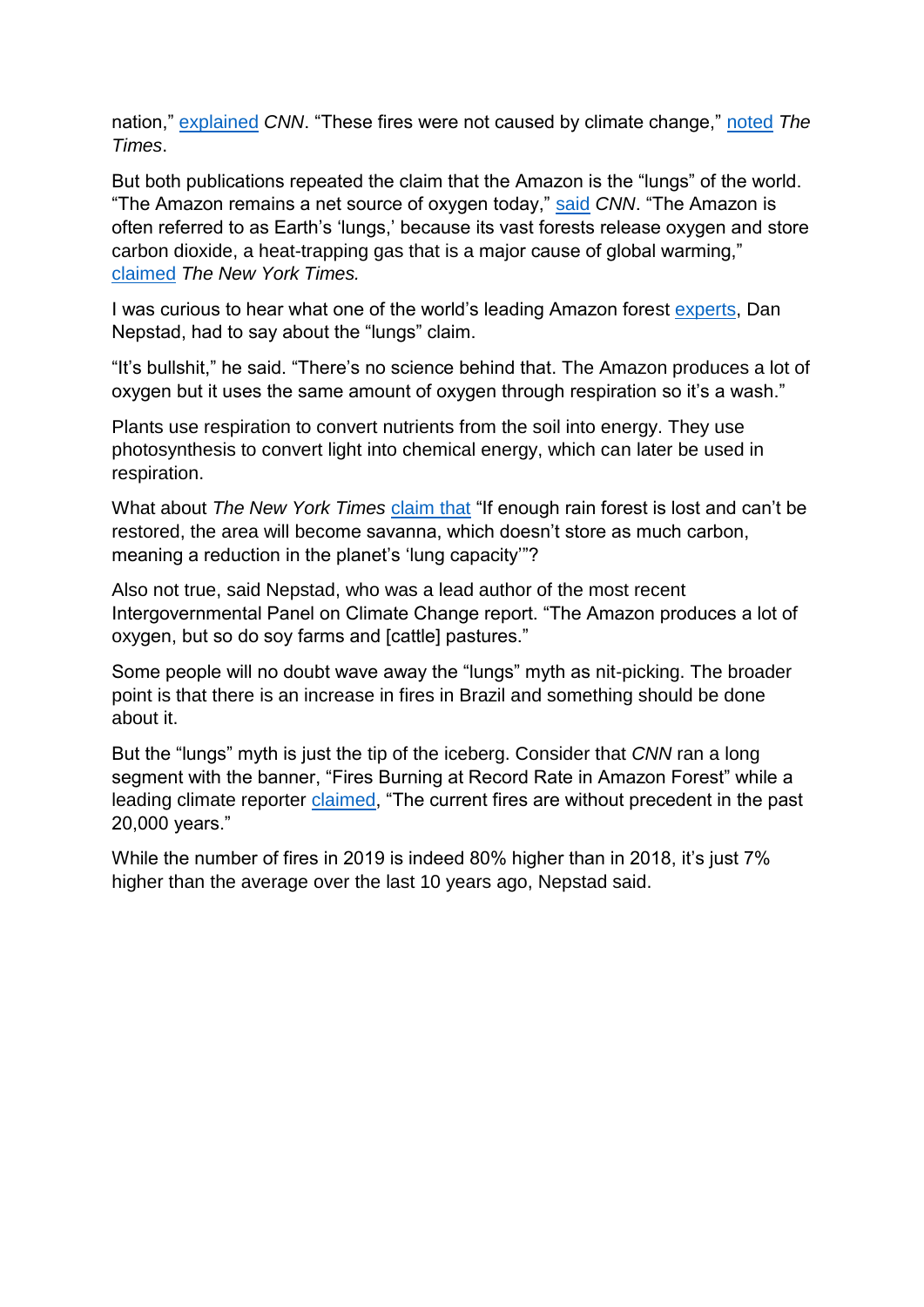

Forest fires in Brazil from January to August by year (1999-2019) Total forest fire spots detected by satellite

Source: National Institute for Space Research (http://queimadas.dgi.inpe.br/queimadas/portal/estatistica\_paises)

While the number of fires in 2019 is indeed 80% higher than in 2018, it's just 7% higher than the average over the last 10 years ago.

## INPE

One of Brazil's leading environmental journalists agrees that media coverage of the fires has been misleading. "It was under [Workers Party President] Lula and [Environment Secretary] Marina Silva (2003-2008) that Brazil had the highest incidence of burning," [Leonardo Coutinho](https://twitter.com/lcoutinho?lang=en) told me over email. "But neither Lula nor Marina was accused of putting the Amazon at risk."

Coutinho's perspective was shaped by reporting on the ground in the Amazon for *Veja*, Brazil's leading news magazine, for nearly a decade. By contrast, many of the correspondents reporting on the fires have been doing so from the cosmopolitan cities of São Paulo and Rio de Janeiro, which are 2,500 miles and four hours by jet plane away.

"What is happening in the Amazon is not exceptional," said Coutinho. "Take a look at [Google web searches search](https://trends.google.com/trends/explore?date=all&q=Amazonia,Amazon%20forest) for 'Amazon' and 'Amazon Forest' over time. Global public opinion was not as interested in the 'Amazon tragedy' when the situation was undeniably worse. The present moment does not justify global hysteria."

And while *fires* in Brazil have increased, there is no evidence that Amazon *forest fires* have.

"What hurts me most is the bare idea of the millions of Notre-Dames, high cathedrals of terrestrial biodiversity, burning to the ground*,*" a Brazilian journalist [wrote in the](https://www.nytimes.com/2019/08/24/opinion/sunday/amazon-fire.html)  *[New York Times](https://www.nytimes.com/2019/08/24/opinion/sunday/amazon-fire.html)*.

But the Amazon forest's high cathedrals aren't doing that. "I saw the photo Macron and Di Caprio tweeted," said Nepstad, "but you don't see forests burning like that in the Amazon."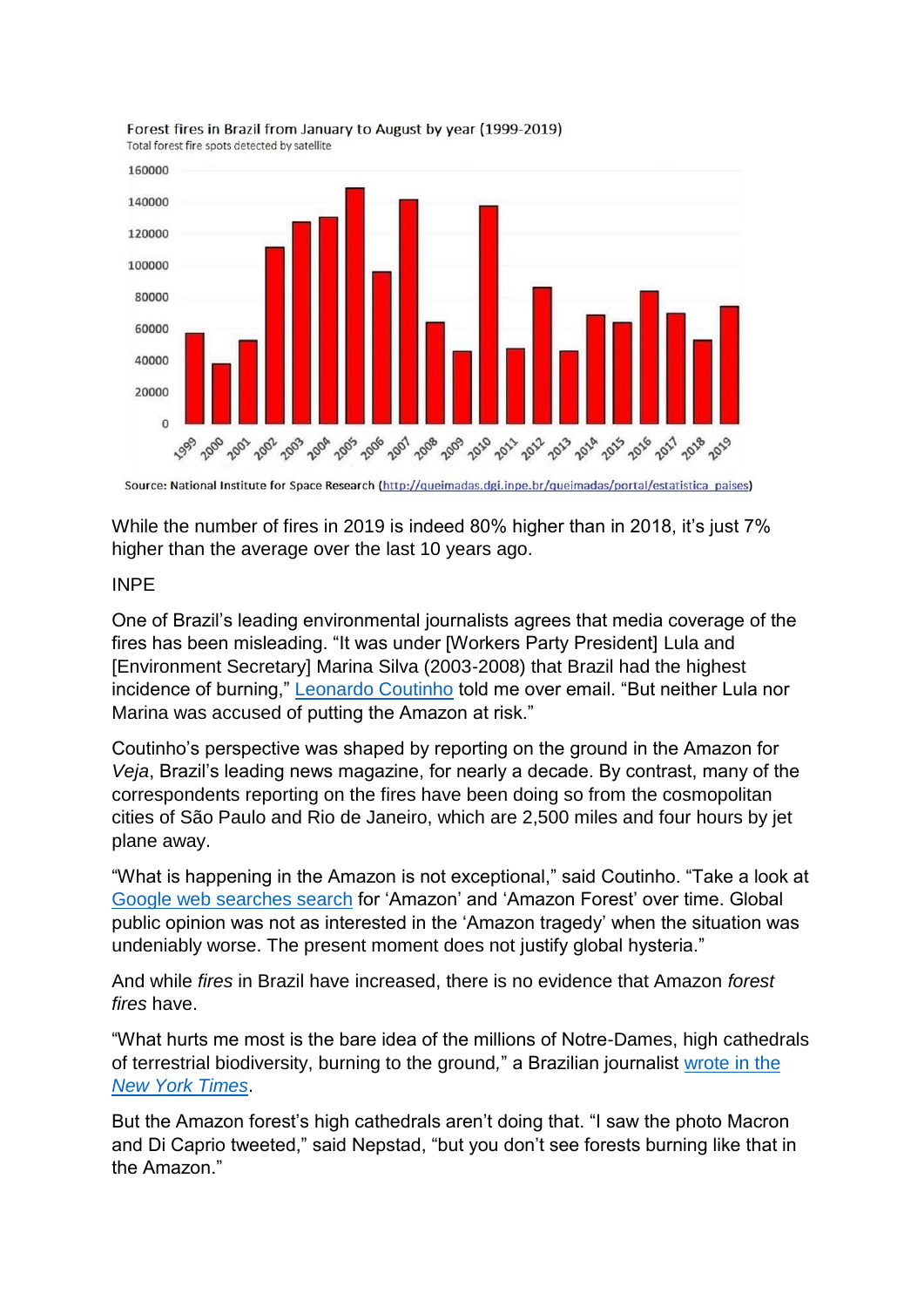Amazon forest fires are hidden by the tree canopy and only increase during drought years. "We don't know if there are any more forest fires this year than in past years, which tells me there probably isn't," Nepstad said. "I've been working on studying those fires for 25 years and our [on-the-ground] networks are tracking this."

What increased by 7% in 2019 are the fires of dry scrub and trees cut down for cattle ranching as a strategy to gain ownership of land.

Against the picture painted of an Amazon forest on the verge of disappearing, a full 80% remains standing. Half of the Amazon is protected against deforestation under federal law.

"Few stories in the first wave of media coverage mentioned the dramatic drop in deforestation in Brazil in the 2000s," noted former *New York Times* reporter Andrew Revkin, who wrote a 1990 book, *The Burning Season*, about the Amazon, and is now Founding Director, Initiative on Communication & Sustainability at The Earth Institute at Columbia University.

Deforestation [declined](https://science.sciencemag.org/content/344/6188/1118) a whopping 70% from 2004 to 2012. It has risen modestly since then but remains at one-quarter its 2004 peak. And just 3% of the Amazon is suitable for soy farming.

Both Nepstad and Coutinho say the real threat is from accidental forest fires in drought years, which climate change could worsen. "The most serious threat to the Amazon forest is the severe events that make the forests vulnerable to fire. That's where we can get a downward spiral between fire and drought and more fire."

Today, 18 - 20% of the Amazon forest remains at risk of being deforested.

"I don't like the international narrative right now because it's polarizing and divisive," said Nepstad. "Bolsonaro has said some ridiculous things and none of them are excusable but there's also a big consensus against accidental fire and we have to tap into that."

"Imagine you are told [under the federal Forest Code] that you can only use half of your land and then being told you can only use 20%," Nepstad said. "There was a bait and switch and the farmers are really frustrated. These are people who love to hunt and fish and be on land and should be allies but we lost them."

Nepstad said that the restrictions cost farmers \$10 billion in foregone profits and forest restoration. "There was an Amazon Fund set up in 2010 with \$1 billion from Norwegian and German governments but none of it ever made its way to the large and medium-sized farmers," says Nepstad.

Both the international pressure and the government's over-reaction is increasing resentment among the very people in Brazil environmentalists need to win over in order to save the Amazon: forests and ranchers.

"Macron's tweet had the same impact on Bolsonaro's base as Hillary calling Trump's base deplorable," said Nepstad. "There's outrage at Macron in Brazil. The Brazilians want to know why California gets all this sympathy for its forest fires and while Brazil gets all this finger-pointing."